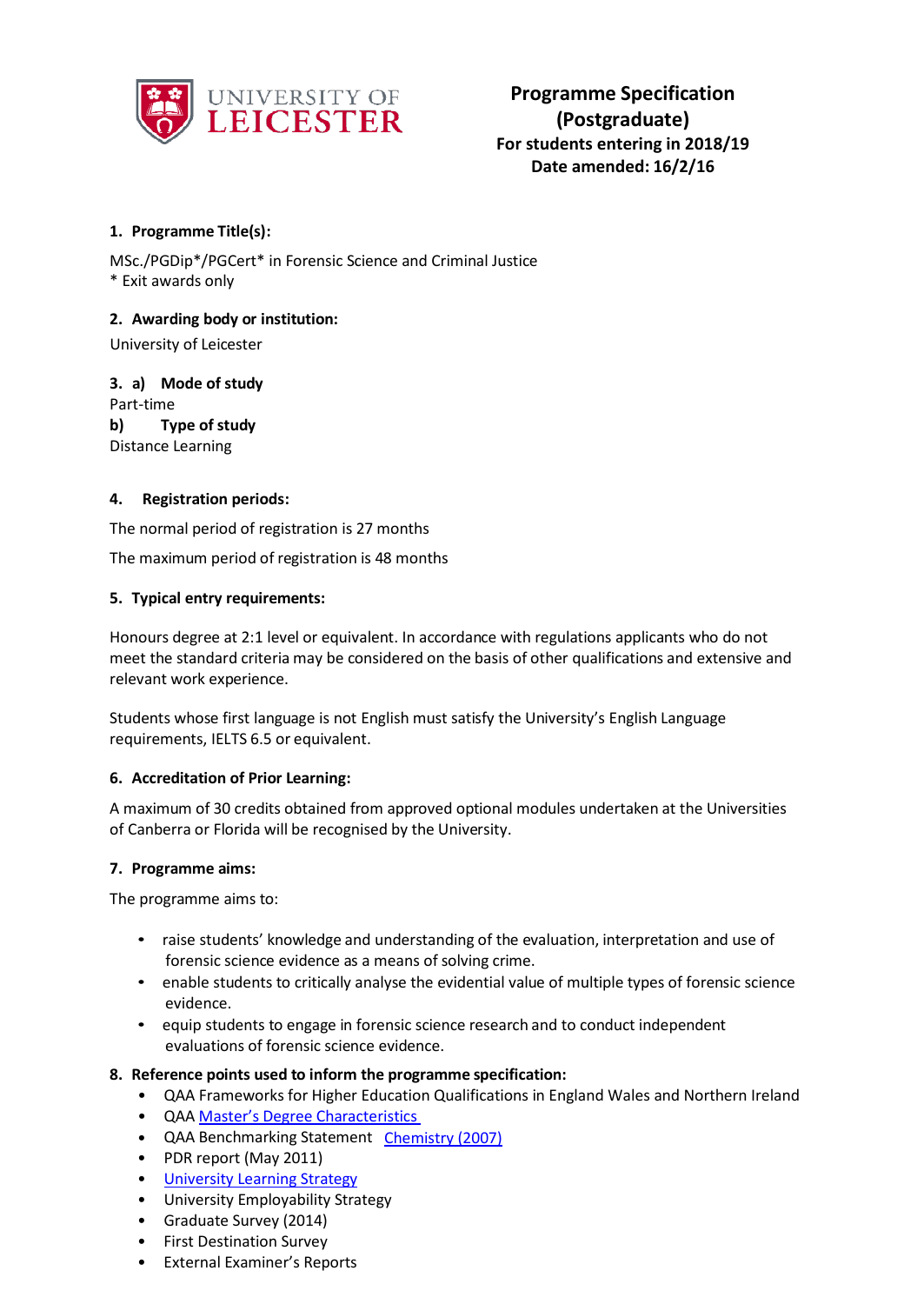# **9. Programme Outcomes:**

| <b>Intended Learning</b>                                                                                                                                                                                       | <b>Teaching and Learning</b>                                                                                                                                                               | <b>How Demonstrated?</b>                                                                   |  |  |
|----------------------------------------------------------------------------------------------------------------------------------------------------------------------------------------------------------------|--------------------------------------------------------------------------------------------------------------------------------------------------------------------------------------------|--------------------------------------------------------------------------------------------|--|--|
| <b>Outcomes</b>                                                                                                                                                                                                | <b>Methods</b>                                                                                                                                                                             |                                                                                            |  |  |
| (a) Subject and Professional skills                                                                                                                                                                            |                                                                                                                                                                                            |                                                                                            |  |  |
|                                                                                                                                                                                                                | Knowledge                                                                                                                                                                                  |                                                                                            |  |  |
| Advanced knowledge of the use of<br>forensic science as a means of<br>solving crime                                                                                                                            | DL materials (voice over presentations,<br>podcasts, video footage) on Blackboard,<br>directed reading (e-library) and<br>activities, dissertation supervision and<br>independent research | MCQ's, assessed written assignments<br>and a dissertation                                  |  |  |
|                                                                                                                                                                                                                | <b>Concepts</b>                                                                                                                                                                            |                                                                                            |  |  |
| Enhanced appreciation of concepts                                                                                                                                                                              | DL materials (voice over presentations,                                                                                                                                                    | MCQ's, assessed written assignments                                                        |  |  |
| of evidence evaluation and<br>evidential value in the context of<br>forensic science evidence                                                                                                                  | podcasts, video footage) on Blackboard,<br>directed reading (e-library) and<br>activities, dissertation supervision and<br>independent research                                            | and a dissertation                                                                         |  |  |
|                                                                                                                                                                                                                | <b>Techniques</b>                                                                                                                                                                          |                                                                                            |  |  |
| Ability to apply an understanding of<br>these concepts                                                                                                                                                         | DL materials (voice over presentations,<br>podcasts, video footage) on Blackboard,<br>directed reading (e-library) and<br>activities, dissertation supervision and<br>independent research | Blackboard discussion groups, MCQ's,<br>assessed written assignments and a<br>dissertation |  |  |
|                                                                                                                                                                                                                | <b>Critical analysis</b>                                                                                                                                                                   |                                                                                            |  |  |
| Ability to apply an understanding<br>and critical assessment of the<br>evaluation and evidential value of<br>forensic science evidence to<br>multiple evidence types                                           | DL materials (voice over presentations,<br>podcasts, video footage) on Blackboard,<br>directed reading (e-library) and<br>activities, dissertation supervision and<br>independent research | Blackboard discussion groups, MCQ's,<br>assessed written assignments and a<br>dissertation |  |  |
|                                                                                                                                                                                                                | Presentation                                                                                                                                                                               |                                                                                            |  |  |
| Ability to argue the evidential value<br>and interpretation of multiple<br>forensic science evidence types                                                                                                     | DL materials (voice over presentations,<br>podcasts, video footage) on Blackboard,<br>directed reading (e-library) and<br>activities, dissertation supervision and<br>independent research | Blackboard discussion groups, assessed<br>written assignments and a dissertation           |  |  |
|                                                                                                                                                                                                                | <b>Appraisal of evidence</b>                                                                                                                                                               |                                                                                            |  |  |
| Ability to analyze critically and<br>assess the evidential value of<br>multiple forensic science evidence<br>types                                                                                             | DL materials (voice over presentations,<br>podcasts, video footage) on Blackboard,<br>directed reading (e-library) and<br>activities, dissertation supervision and<br>independent research | Blackboard discussion groups, MCQ's,<br>assessed written assignments and a<br>dissertation |  |  |
|                                                                                                                                                                                                                | (b) Transferable skills                                                                                                                                                                    |                                                                                            |  |  |
|                                                                                                                                                                                                                | <b>Research skills</b>                                                                                                                                                                     |                                                                                            |  |  |
| Ability to undertake a critical<br>evaluation of new technologies and<br>their relevance to the use of an<br>unseen problem, exemplified via<br>the example of forensic science as<br>a means of solving crime | DL materials (voice over presentations,<br>podcasts, video footage) on Blackboard,<br>directed reading (e-library) and<br>activities, dissertation supervision and<br>independent research | Blackboard discussion groups, assessed<br>written assignments and a dissertation           |  |  |
| <b>Communication skills</b>                                                                                                                                                                                    |                                                                                                                                                                                            |                                                                                            |  |  |
| Ability to produce written material<br>in a competent fashion that<br>demonstrates arguments<br>effectively, clearly and concisely                                                                             | Directed reading (e-library) and<br>activities, dissertation supervision and<br>independent research                                                                                       | Blackboard discussion groups, assessed<br>written assignments and a dissertation           |  |  |
|                                                                                                                                                                                                                | Data presentation                                                                                                                                                                          |                                                                                            |  |  |
| Ability to present findings in a<br>logical and concise manner                                                                                                                                                 | DL materials (voice over presentations,<br>podcasts, video footage) on Blackboard,<br>directed reading (e-library) and activities<br>related specifically to research methods              | Blackboard discussion groups, MCQ's,<br>assessed written assignments                       |  |  |
| <b>Working relationships</b>                                                                                                                                                                                   |                                                                                                                                                                                            |                                                                                            |  |  |
| Ability to contribute to, and<br>comment on, group discussions                                                                                                                                                 | Directed reading (e-library) and activities                                                                                                                                                | Participation in Blackboard discussion<br>groups                                           |  |  |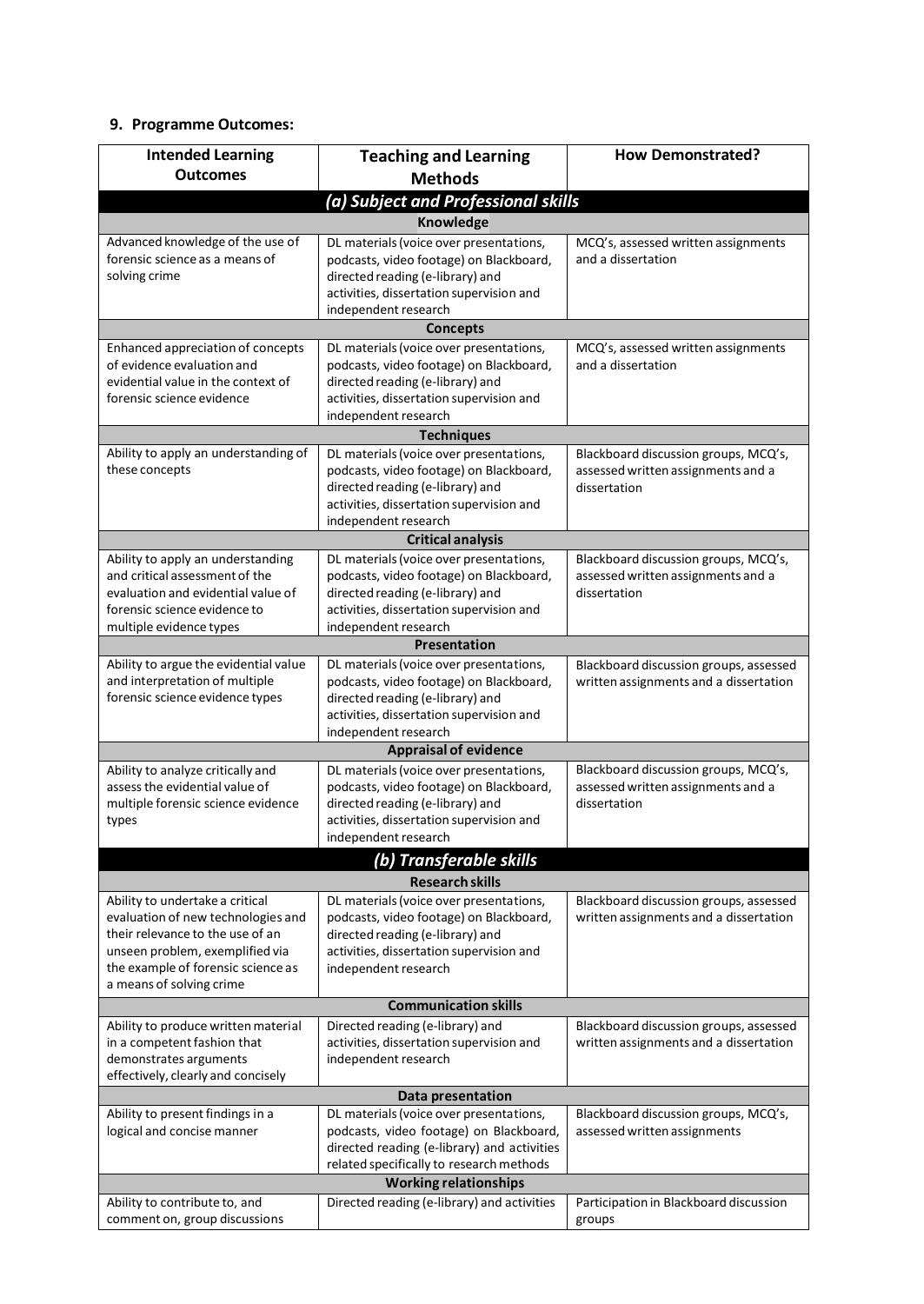| <b>Intended Learning</b><br><b>Outcomes</b>                                       | <b>Teaching and Learning</b><br><b>Methods</b>                                                                                                                                                                        | <b>How Demonstrated?</b>                                                                                                                         |
|-----------------------------------------------------------------------------------|-----------------------------------------------------------------------------------------------------------------------------------------------------------------------------------------------------------------------|--------------------------------------------------------------------------------------------------------------------------------------------------|
| Ability to contribute to, and<br>comment on, group discussions                    | Directed reading (e-library) and activities                                                                                                                                                                           | Participation in Blackboard discussion<br>groups                                                                                                 |
|                                                                                   |                                                                                                                                                                                                                       |                                                                                                                                                  |
| Ability to work independently and<br>organise learning                            | DL materials (voice over presentations,<br>podcasts, video footage) on Blackboard,<br>directed reading (e-library) and<br>activities, dissertation supervision and<br>independent research. Advice on study<br>skills | Participation in Blackboard discussion<br>groups and regular contact with course<br>administration, module tutors and<br>dissertation supervisor |
|                                                                                   | Career management                                                                                                                                                                                                     |                                                                                                                                                  |
| Ability to apply the skills and<br>knowledge learned in a<br>professional context | Communication with colleagues from<br>diverse geographical and professional<br>backgrounds                                                                                                                            | Participation in Blackboard discussion<br>groups                                                                                                 |

# **10. Special features:**

All modules (both compulsory and optional) relate to the use of forensic science evidence as a means of solving crime and will equip the student to critically assess the evidential value of multiple evidence types and their relevance, in a professional context.

This course is offered in conjunction with the University of Florida and University of Canberra. Students registered on this course will be given the opportunity to select up to 30 credits in total of optional modules from those offered by Florida or Canberra in their second year. Students registered at Florida or Canberra will be able to study University of Leicester modules as associate students.

# **11. Indications of programme quality:**

This programme represents a new taught postgraduate discipline for the university and comprises module contributions from all colleges. Its multidisciplinary nature makes it appropriate to consider accreditation from the UK Forensic Science Society and the US Academy of Forensic Sciences.

# **12. Scheme of Assessment**

This programme follows the University's regulations governing taught postgraduate programmes (Senate Regulations 6):

<http://www2.le.ac.uk/offices/sas2/regulations/general-regulations-for-taught-programmes>

Modules undertaken at the Universities of Canberra and Florida will be assessed in accordance with the marking schemes of those universities with the marks being converted to a University grade in line with an approved conversion scheme as follows:

| <b>Conversion of grading systems</b> |           |                         |             |                    |
|--------------------------------------|-----------|-------------------------|-------------|--------------------|
| <b>Florida</b>                       | Florida / | <b>Canberra</b>         | Leicester / | Leicester /        |
| grade                                | %         |                         | ℅           | <b>MSc grade</b>   |
|                                      |           | <b>High distinction</b> | 75-100      |                    |
| A                                    | 90        |                         | 70-74       | <b>Distinction</b> |
|                                      |           | <b>Distinction</b>      |             |                    |
| $A -$                                |           |                         | 68-69       |                    |
| $B+$                                 |           |                         |             |                    |
| B                                    | 80        |                         | 60-67       |                    |
|                                      |           | <b>Credit</b>           |             | <b>Merit</b>       |
|                                      |           |                         |             |                    |
| $B -$                                |           |                         | 58-59       |                    |
| $C+$                                 |           |                         |             |                    |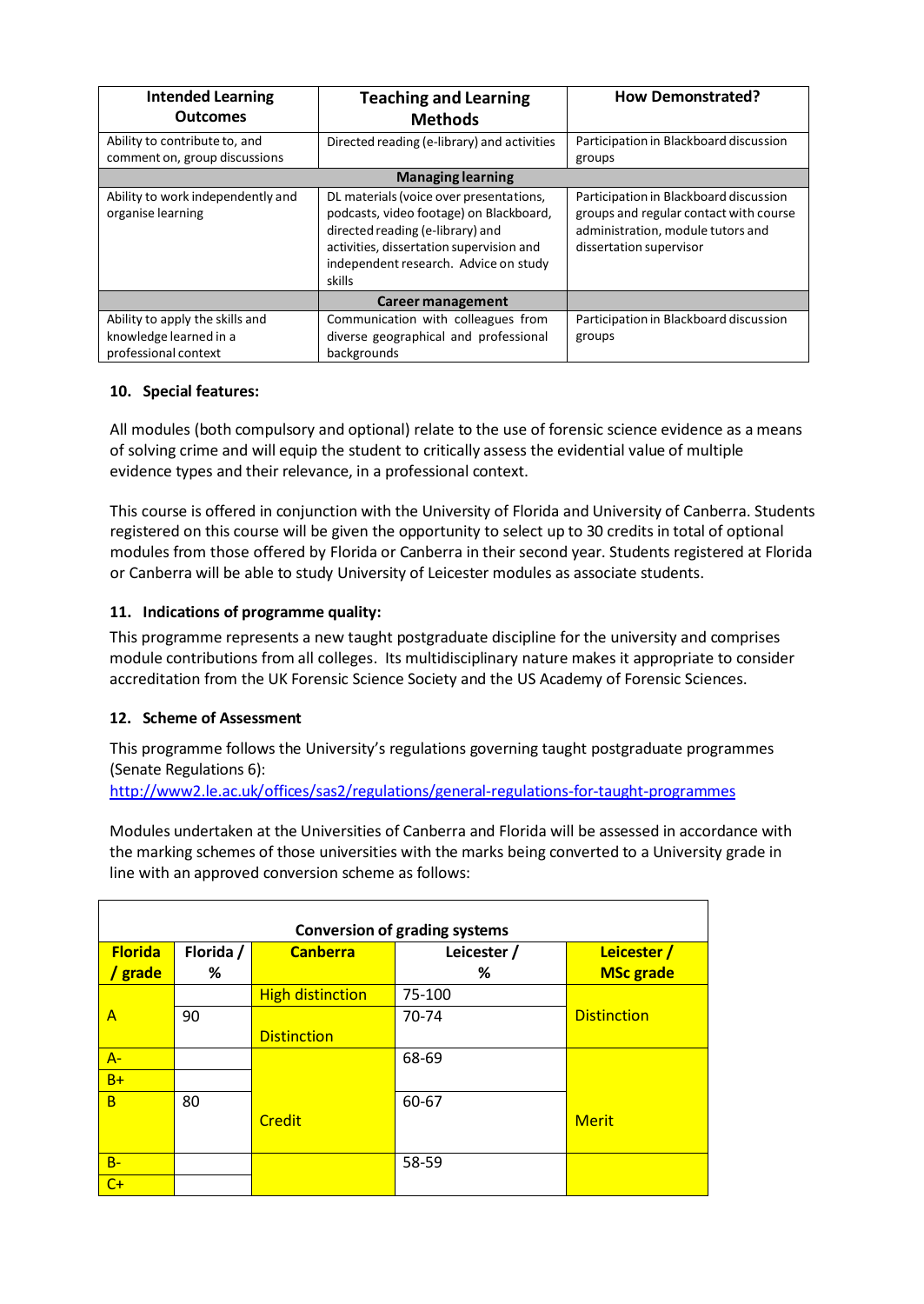| $\overline{\phantom{a}}$ C | 70   | Pass | 50-57 | Pass |
|----------------------------|------|------|-------|------|
|                            |      |      |       |      |
| $\overline{C}$             |      |      |       |      |
| $D+$                       |      |      |       |      |
| $\blacksquare$             | 60   |      |       |      |
| E                          | Fail | Fail |       | Fail |
|                            | Fail |      | < 50  |      |

# **13. Progression points**

Students' progress will be reviewed on the completion of the first 60 credits of taught modules and again on completion of 120 credits of taught modules. At this stage progression decisions will be taken in accordance with those specified in the Senate Regulation 6 for taught postgraduate programmes. Boards of Examiners may recommend interim awards as appropriate in accordance with the Senate Regulation 6 for Taught Programmes. [http://www2.le.ac.uk/offices/sas2/regulations/general](http://www2.le.ac.uk/offices/sas2/regulations/general-regulations-for-taught-programmes)[regulations-for-taught-programmes](http://www2.le.ac.uk/offices/sas2/regulations/general-regulations-for-taught-programmes)

## **14. Rules relating to re-sits or re-submission**

This programme complies with Senate Regulation 6 governing taught postgraduate programmes: <http://www2.le.ac.uk/offices/sas2/regulations/general-regulations-for-taught-programmes>

## **15. Additional information** [e.g. timetable for admissions]

There will be one intake per annum in October.

### **16. External Examiners**

The details of the External Examiner(s) for this programme and the most recent External Examiners' reports can be found [here.](https://exampapers.le.ac.uk/xmlui/handle/123456789/209)